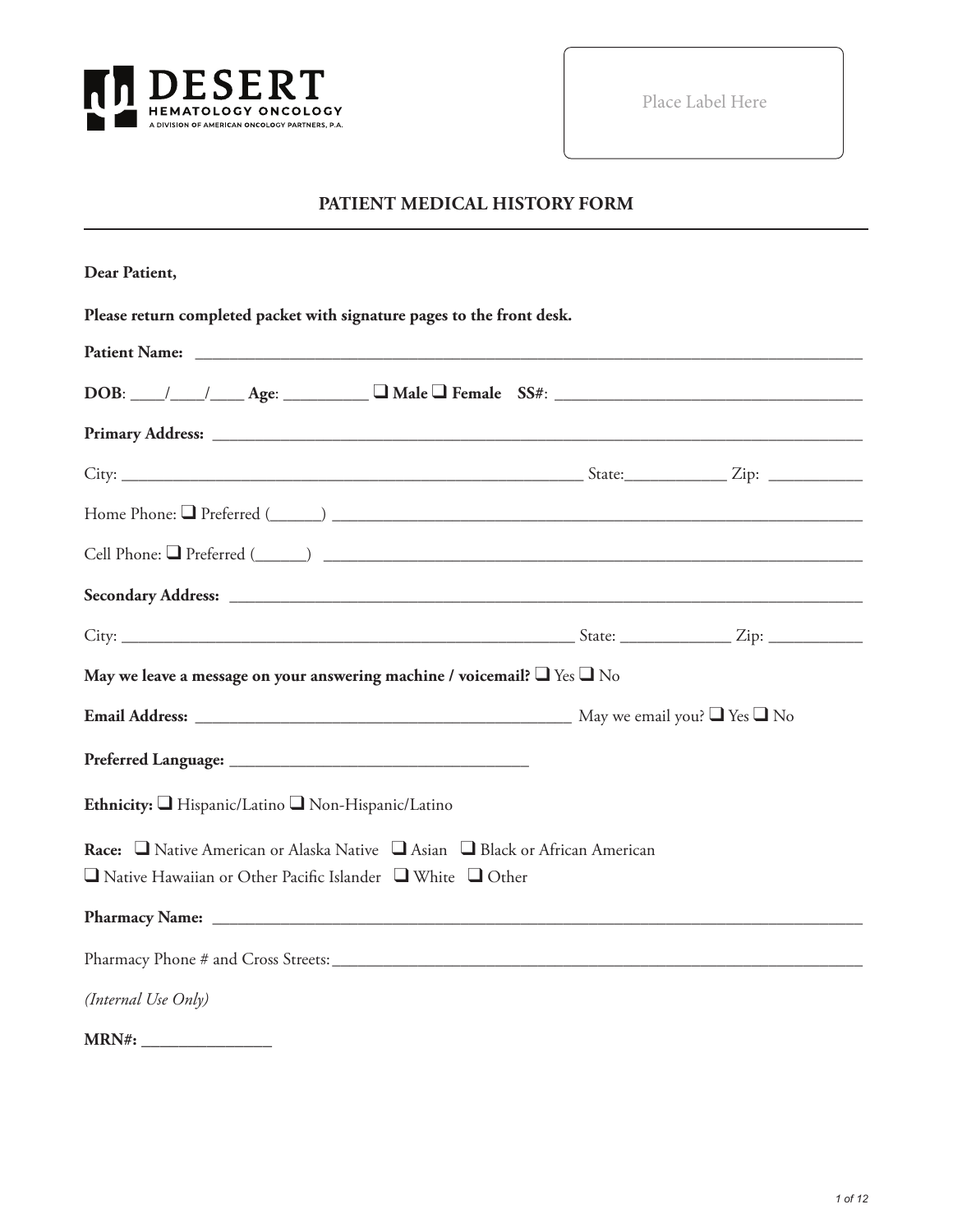| Please list any additional Physicians you see: (Include Phone #):<br><u> 1989 - Johann John Stone, mars eta bainar eta industrial eta industrial eta industrial eta industrial eta in</u> |  |
|-------------------------------------------------------------------------------------------------------------------------------------------------------------------------------------------|--|
|                                                                                                                                                                                           |  |
|                                                                                                                                                                                           |  |
|                                                                                                                                                                                           |  |
| <b>Emergency Contact Name:</b>                                                                                                                                                            |  |
|                                                                                                                                                                                           |  |
| <b>Employment Status:</b>                                                                                                                                                                 |  |
| $\Box$ Employed/Self Employed $\Box$ Unemployed $\Box$ Retired<br>$\Box$ Disabled                                                                                                         |  |
|                                                                                                                                                                                           |  |
|                                                                                                                                                                                           |  |
| <b>Advanced Directives:</b>                                                                                                                                                               |  |
| Living Will $\Box$ Yes $\Box$ No $\Box$ Unknown<br>Durable Power of Attorney U Yes U No Unknown<br>DNR $\Box$ Yes $\Box$ No $\Box$ Unknown                                                |  |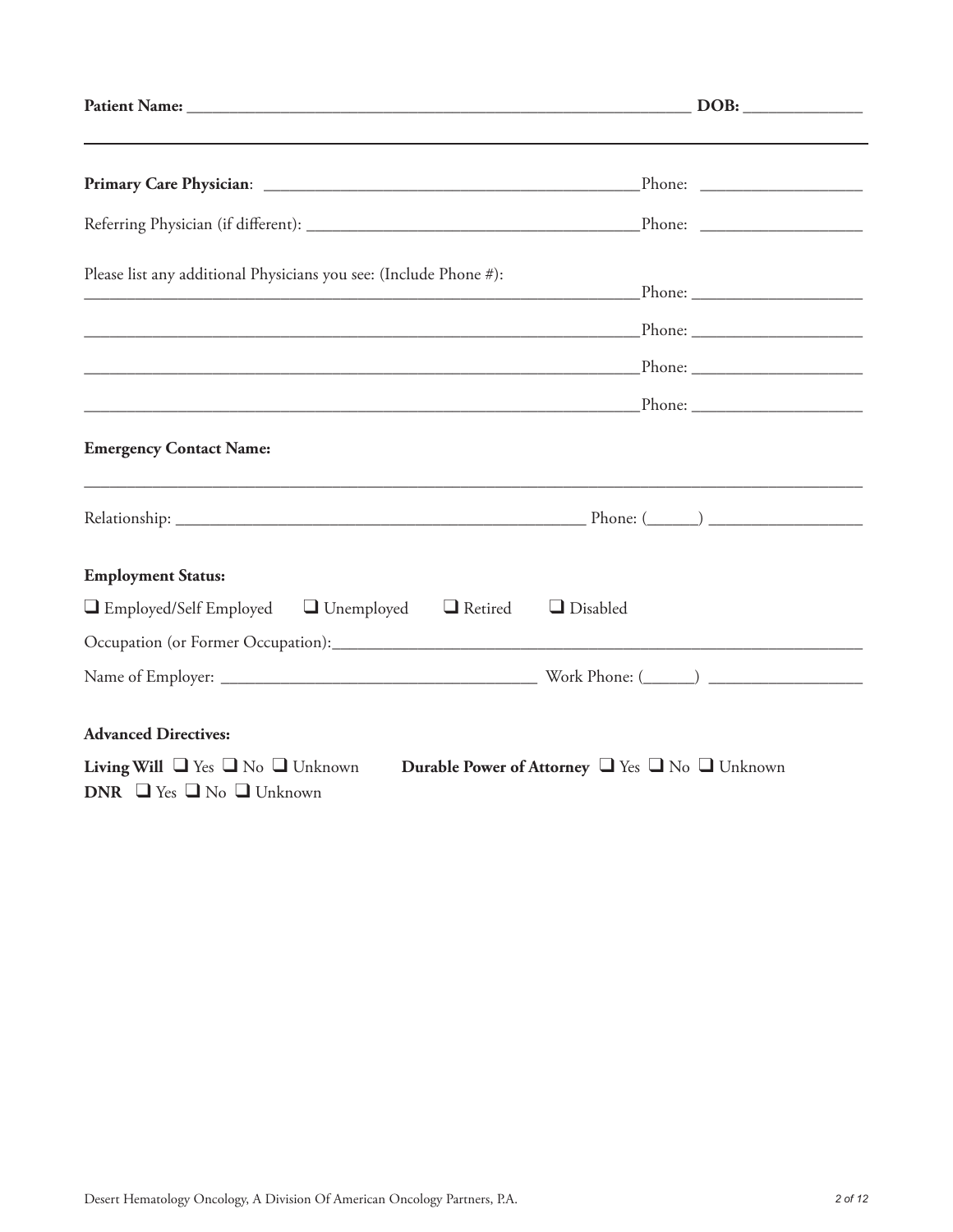**Patient Name: \_\_\_\_\_\_\_\_\_\_\_\_\_\_\_\_\_\_\_\_\_\_\_\_\_\_\_\_\_\_\_\_\_\_\_\_\_\_\_\_\_\_\_\_\_\_\_\_\_\_\_\_\_\_\_\_\_\_\_ DOB: \_\_\_\_\_\_\_\_\_\_\_\_\_\_**

**Medical History** Have you EVER had any of the following:

| $\Box$ Asthma                                                                                            | Neurological Disorder/Chronic Headaches | $\Box$ Arthritis                      |  |
|----------------------------------------------------------------------------------------------------------|-----------------------------------------|---------------------------------------|--|
| $\Box$ Psychiatric Disorder/Illness                                                                      | Blood Pressure Disorder/Hypertension    | Pulmonary Embolism/DVT/Blood Clots    |  |
| $\Box$ Cancer                                                                                            | $\Box$ Stroke                           | □ Cholesterol Disorder/Hyperlipidemia |  |
| $\Box$ Seizures or Epilepsy                                                                              | $\Box$ COPD                             | $\Box$ Sleep Apnea                    |  |
| $\Box$ Diabetes                                                                                          | $\Box$ Thyroid Disorder                 | Eye Disorder (i.e. Glaucoma)          |  |
| $\Box$ Urinary/Kidney Disorder                                                                           | Heart Attack/Heart Disease/Atrial Fib   | $\Box$ Other                          |  |
| Please list any other medical illnesses or problems and provide details for any of the above conditions: |                                         |                                       |  |

\_\_\_\_\_\_\_\_\_\_\_\_\_\_\_\_\_\_\_\_\_\_\_\_\_\_\_\_\_\_\_\_\_\_\_\_\_\_\_\_\_\_\_\_\_\_\_\_\_\_\_\_\_\_\_\_\_\_\_\_\_\_\_\_\_\_\_\_\_\_\_\_\_\_\_\_\_\_\_\_\_\_\_\_\_\_\_\_\_\_\_ \_\_\_\_\_\_\_\_\_\_\_\_\_\_\_\_\_\_\_\_\_\_\_\_\_\_\_\_\_\_\_\_\_\_\_\_\_\_\_\_\_\_\_\_\_\_\_\_\_\_\_\_\_\_\_\_\_\_\_\_\_\_\_\_\_\_\_\_\_\_\_\_\_\_\_\_\_\_\_\_\_\_\_\_\_\_\_\_\_\_\_

**Surgery History** Please list ANY surgeries you have had and the approximate date.

| Procedure | Date | Complications |
|-----------|------|---------------|
|           |      |               |
|           |      |               |
|           |      |               |
|           |      |               |

#### **Prior Cancer Treatment** Do you currently have cancer? ❑ Yes ❑ No

| <b>Type of Cancer</b> | <b>Year Diagnosed</b> | <b>Treatment</b>                              | Hospital/Doctor's Office Where You<br><b>Received Treatment</b> |
|-----------------------|-----------------------|-----------------------------------------------|-----------------------------------------------------------------|
|                       |                       | $\Box$ Biotherapy<br>$\Box$ Surgery           | Name:                                                           |
|                       |                       | $\Box$ Radiation $\Box$ Radiation<br>Implants | Address:                                                        |
|                       |                       | $\Box$ Chemotherapy                           | Phone:                                                          |
|                       |                       | $\Box$ Biotherapy<br>$\Box$ Surgery           | Name:                                                           |
|                       |                       | $\Box$ Radiation $\Box$ Radiation<br>Implants | Address:                                                        |
|                       |                       | $\Box$ Chemotherapy                           | Phone:                                                          |
|                       |                       | $\Box$ Biotherapy<br>$\Box$ Surgery           | Name:                                                           |
|                       |                       | $\Box$ Radiation $\Box$ Radiation<br>Implants | Address:                                                        |
|                       |                       | $\Box$ Chemotherapy                           | Phone:                                                          |

#### **Allergies**

Are you allergic to any medications or other substances? ❑ Yes ❑ No Please list allergies and reactions:

\_\_\_\_\_\_\_\_\_\_\_\_\_\_\_\_\_\_\_\_\_\_\_\_\_\_\_\_\_\_\_\_\_\_\_\_\_\_\_\_\_\_\_\_\_\_\_\_\_\_\_\_\_\_\_\_\_\_\_\_\_\_\_\_\_\_\_\_\_\_\_\_\_\_\_\_\_\_\_\_\_\_\_\_\_\_\_\_\_\_\_ \_\_\_\_\_\_\_\_\_\_\_\_\_\_\_\_\_\_\_\_\_\_\_\_\_\_\_\_\_\_\_\_\_\_\_\_\_\_\_\_\_\_\_\_\_\_\_\_\_\_\_\_\_\_\_\_\_\_\_\_\_\_\_\_\_\_\_\_\_\_\_\_\_\_\_\_\_\_\_\_\_\_\_\_\_\_\_\_\_\_\_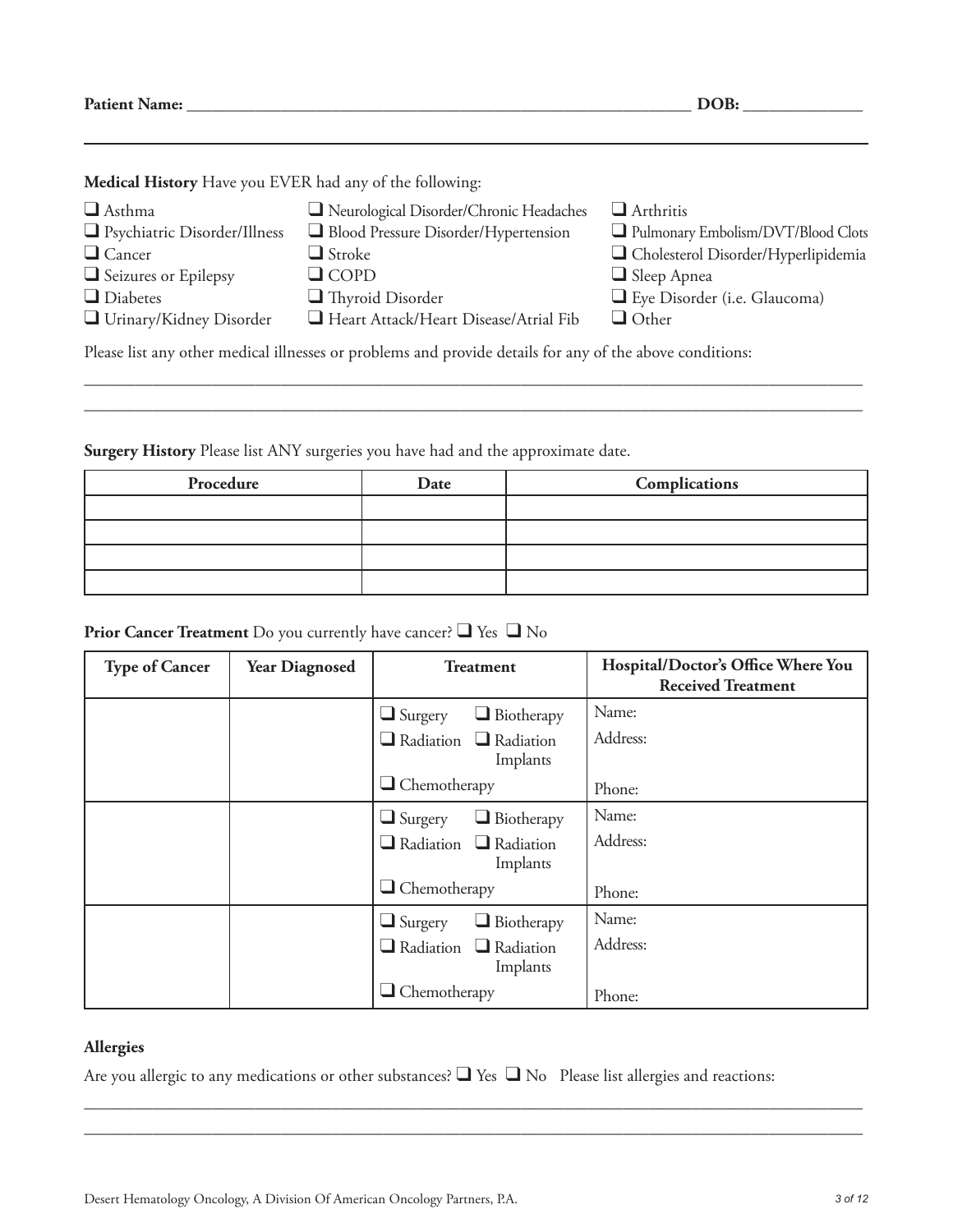#### **Medication List**

| <b>Medication Name</b> | Dose | Frequency |
|------------------------|------|-----------|
|                        |      |           |
|                        |      |           |
|                        |      |           |
|                        |      |           |
|                        |      |           |
|                        |      |           |
|                        |      |           |

Do you have additional medications not listed above? ■ Yes ■ No If yes, please use the back of this page to list all others.

#### **Health Maintenance**

Date of last bone density: \_\_\_\_\_\_\_\_\_\_\_\_\_\_\_\_\_\_\_\_

Date of last pap smear: \_\_\_\_\_\_\_\_\_\_\_\_\_\_\_\_\_\_\_\_\_\_ Have you ever had an abnormal PAP smear? ❑ Yes ❑ No

Date of last mammogram: \_\_\_\_\_\_\_\_\_\_\_\_\_\_\_\_\_\_\_ Was that mammogram normal? ❑ Yes ❑ No

Date of last colonoscopy: \_\_\_\_\_\_\_\_\_\_\_\_\_\_\_\_\_\_\_\_ Was that colonoscopy normal? ❑ Yes ❑ No

**Family Medical History** Please indicate any major conditions, including cancers, that your immediate family members have had.

| Relative    | <b>Condition and Description</b> | Living? | If deceased, at what age? |
|-------------|----------------------------------|---------|---------------------------|
| Mother      |                                  | N<br>Y  |                           |
| Father      |                                  | Y<br>N  |                           |
| Sibling     |                                  | Y<br>N  |                           |
| Sibling     |                                  | Y<br>N  |                           |
| Sibling     |                                  | N<br>Y  |                           |
| Grandparent |                                  | N<br>Y  |                           |
| Grandparent |                                  | N<br>Y  |                           |
| Other       |                                  | v<br>N  |                           |

#### **Social History**

| Do you currently smoke? $\Box$ Yes $\Box$ No If no, previously? $\Box$ Yes $\Box$ No                                   |
|------------------------------------------------------------------------------------------------------------------------|
| Years smoked Packs per day                                                                                             |
| Do you use other tobacco products? $\Box$ Yes $\Box$ No Consume Alcohol? $\Box$ Yes $\Box$ No If yes, drinks per week: |
| Marital Status: $\Box$ Single $\Box$ Married $\Box$ Divorced $\Box$ Widowed                                            |
| Do you suffer from domestic violence? $\Box$ Yes $\Box$ No Do you feel safe at home? $\Box$ Yes $\Box$ No              |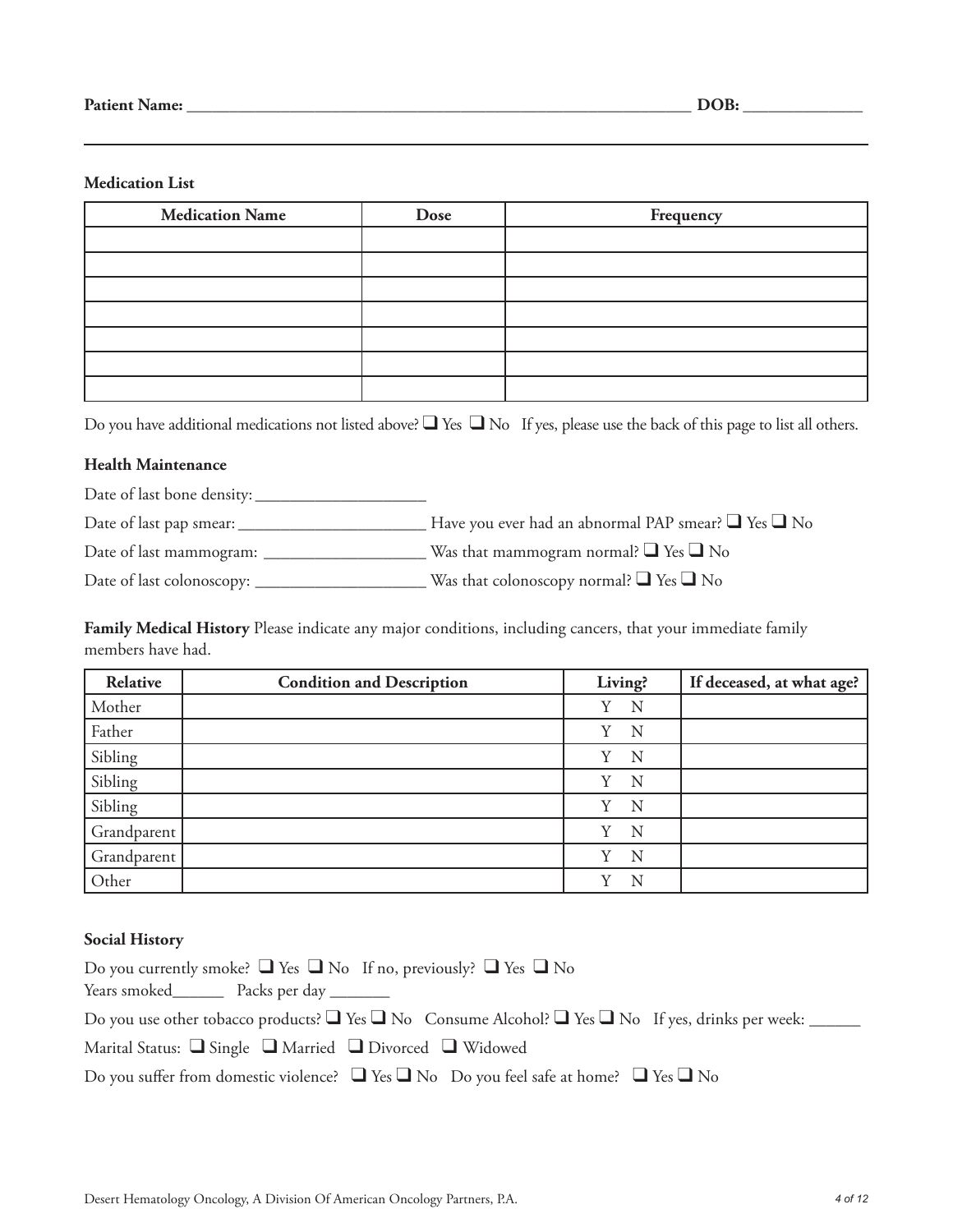| General                                |                                            |                                                          |                           |
|----------------------------------------|--------------------------------------------|----------------------------------------------------------|---------------------------|
| $\Box$ None                            | $\Box$ Feeling Tired                       | $\Box$ Fever                                             | $\Box$ Weight Gain        |
| $\Box$ Chills                          | $\Box$ Weight Loss                         |                                                          |                           |
|                                        |                                            | $\Box$ Feeling Poorly                                    |                           |
| <u>Eyes</u>                            |                                            |                                                          |                           |
| $\Box$ None                            | $\Box$ Dry Eyes                            | $\Box$ Eye Pain                                          | $\Box$ Itchy Eyes         |
| Vision Changes                         | $\Box$ Eyesight Problems                   |                                                          |                           |
| Ear/Nose/Throat                        |                                            |                                                          |                           |
| $\Box$ None                            | $\Box$ Earache                             | $\Box$ Loss of Hearing                                   | Nose Bleeds               |
| $\Box$ Sinus Problems                  | $\Box$ Sore Throat                         | $\Box$ Hoarseness                                        |                           |
| <b>Heart</b>                           |                                            |                                                          |                           |
| $\Box$ None                            | Chest Pain                                 | $\Box$ Palpitations                                      | $\Box$ Slow Heart Rate    |
| $\Box$ Leg Swelling                    | $\Box$ Fast heart rate                     | $\square$ Leg pain, discomfort or fatigue during walking |                           |
| <b>Lungs/Breathing</b>                 |                                            |                                                          |                           |
| $\Box$ None                            | $\Box$ Cough                               | $\Box$ Wheezing                                          | Shortness of Breath       |
| $\Box$ Trouble breathing with exertion |                                            | $\Box$ Trouble breathing when lying flat                 |                           |
| Gastrointestinal                       |                                            |                                                          |                           |
| $\Box$ None                            | $\Box$ Abdominal Pain                      | $\Box$ Constipation                                      | $\Box$ Diarrhea           |
| $\Box$ Heartburn                       | $\Box$ Nausea                              | $\Box$ Vomiting                                          | $\Box$ Blood in stool     |
|                                        |                                            |                                                          |                           |
| <b>Skin</b>                            |                                            |                                                          |                           |
| $\Box$ None                            | $\Box$ Acne                                | $\Box$ Itching                                           | Change in mole            |
| $\Box$ Skin Lesions                    | Skin Wound                                 | Breast Lump                                              |                           |
| <b>Neurological</b>                    |                                            |                                                          |                           |
| $\Box$ None                            | Limb Weakness                              | $\Box$ Confused                                          | $\Box$ Loss of Memory     |
| $\Box$ Convulsions                     | $\Box$ Headaches                           | $\Box$ Dizziness                                         | $\Box$ Difficulty Walking |
| Psychiatric                            |                                            |                                                          |                           |
| $\Box$ None                            | $\Box$ Suicidal                            | $\Box$ Anxiety                                           | $\Box$ Disturbed Sleep    |
| $\Box$ Depression                      | $\hfill\blacksquare$<br>Emotional Problems | $\Box$ Change in Personality                             |                           |
| <b>Endocrine</b>                       |                                            |                                                          |                           |
| $\Box$ None                            | $\Box$ Hair Loss                           | $\Box$ Weak Muscles                                      | Hot Flashes               |
| $\Box$ Feeling Weak                    | $\Box$ Deepening Voice                     |                                                          |                           |
| Hem/Lymph                              |                                            |                                                          |                           |
| $\Box$ None                            | $\Box$ Easy Bleeding                       | $\Box$ Easy Bruising                                     | Swollen Glands            |

**Review of Systems** Please indicate ALL that you have experienced within the last 6-12 months.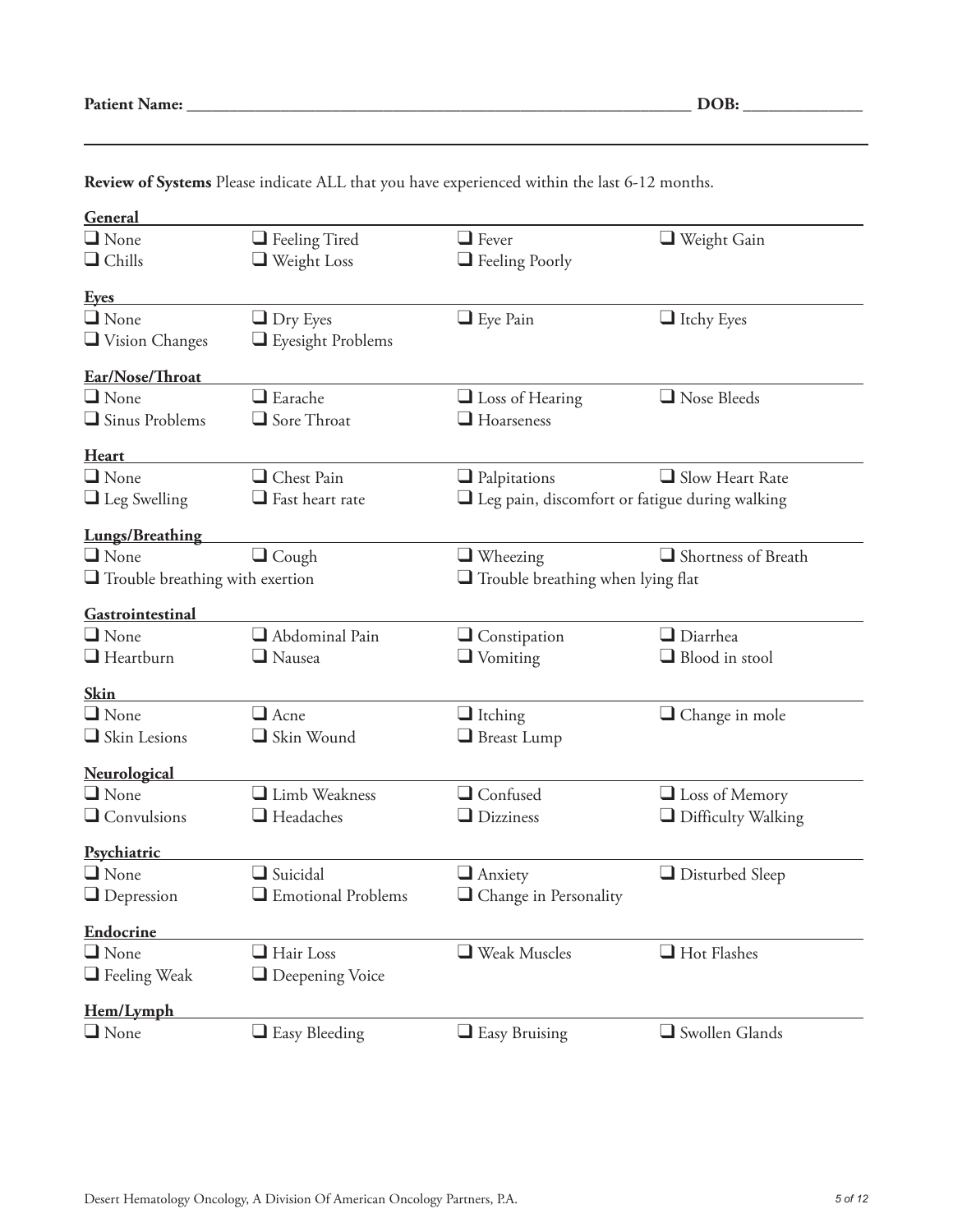### **AUTHORIZATION AND RELEASE TO BE PHOTOGRAPHED FOR ELECTRONIC MEDICAL RECORDS**

I authorize Desert Hematology Oncology (DHO/AOP), a division of American Oncology Partners, P.A. (DHO/ AOP), to take my photograph (digital camera/video may be used). These photos may then be placed in my DHO/ AOP electronic medical record for identification purposes and/or medical documentation.

By signing this, I verify that I have received a copy of this authorization form for my records.

Patient Name (Print)

Patient or Guarantor (Signature)

Date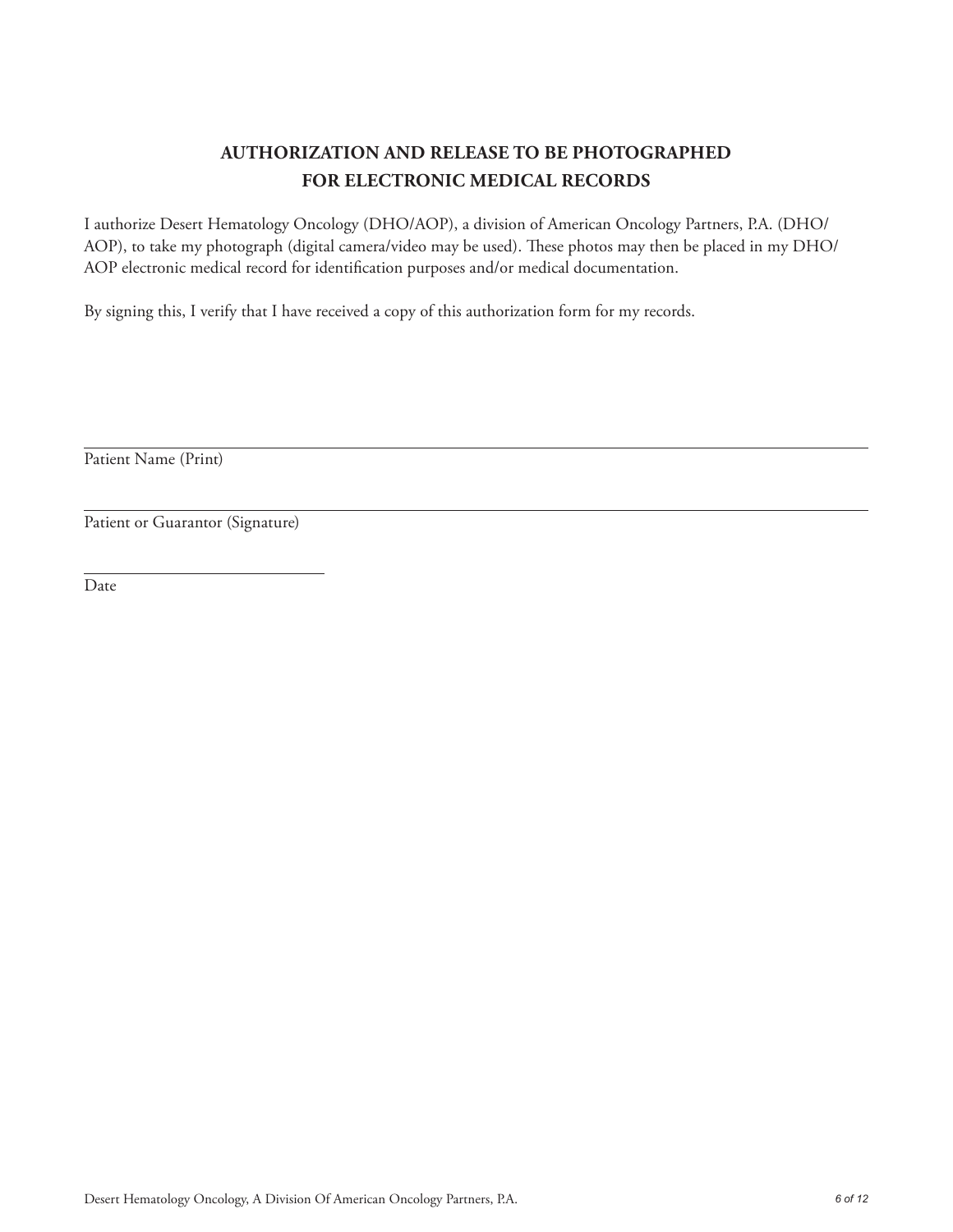#### **REQUEST FOR RELEASE OF RECORDS**

I, \_\_\_\_\_\_\_\_\_\_\_\_\_\_\_\_\_\_\_\_\_\_\_\_\_\_\_\_\_\_\_\_\_\_\_\_\_\_\_\_\_\_\_\_, request a copy of my complete medical record from the office of:

––––––––––––––––––––––––––––––––––––––––––––––––––––––––––––––––––––––––––––––––––––––––––

––––––––––––––––––––––––––––––––––––––––––––––––––––––––––––––––––––––––––––––––––––––––––

––––––––––––––––––––––––––––––––––––––––––––––––––––––––––––––––––––––––––––––––––––––––––

––––––––––––––––––––––––––––––––––––––––––––––––––––––––––––––––––––––––––––––––––––––––––

Name and address of practitioner

**To be sent to Desert Hematology Oncology:** *(Internal use)*

Address, City, State, Zip Code

Fax/Telephone Number

\_\_\_\_\_\_ I give permission to release my medical records to the above listed person, company or medical facility. I understand that my records will be sent via telephone communication.

\_\_\_\_\_\_\_\_\_\_\_\_\_\_\_\_\_\_\_\_\_\_\_\_\_\_\_\_\_\_\_\_\_\_\_\_\_\_\_\_\_\_\_\_\_\_\_\_\_\_\_\_\_\_\_\_\_\_\_\_\_ \_\_\_\_\_\_\_\_\_\_\_\_\_\_\_\_\_\_\_

It is my understanding that by signing this authorization for release of my records, I am giving permission for Desert Hematology Oncology (DHO/AOP) to receive copies of any medical, psychiatric, AIDS, AIDS-related syndromes, HIV testing, alcohol and/or drug abuse related information for the above listed person(s) or organization. I also understand that this authorization may be revoked at any time except to the extent action has been taken prior to revocation. This consent is valid indefinitely until there is written communication received to revoke.

\_\_\_\_\_\_\_DISCLAIMER: Not signing does not prevent me from receiving care.

Patient Name (Print) Date

\_\_\_\_\_\_\_\_\_\_\_\_\_\_\_\_\_\_\_\_\_\_\_\_\_\_\_\_\_\_\_\_\_\_\_\_\_\_\_\_\_\_\_\_\_\_\_\_\_\_\_\_\_\_\_\_\_\_\_\_\_ Patient Date of Birth

Patient or Guarantor (Signature) Date

\_\_\_\_\_\_\_\_\_\_\_\_\_\_\_\_\_\_\_\_\_\_\_\_\_\_\_\_\_\_\_\_\_\_\_\_\_\_\_\_\_\_\_\_\_\_\_\_\_\_\_\_\_\_\_\_\_\_\_\_\_ \_\_\_\_\_\_\_\_\_\_\_\_\_\_\_\_\_\_\_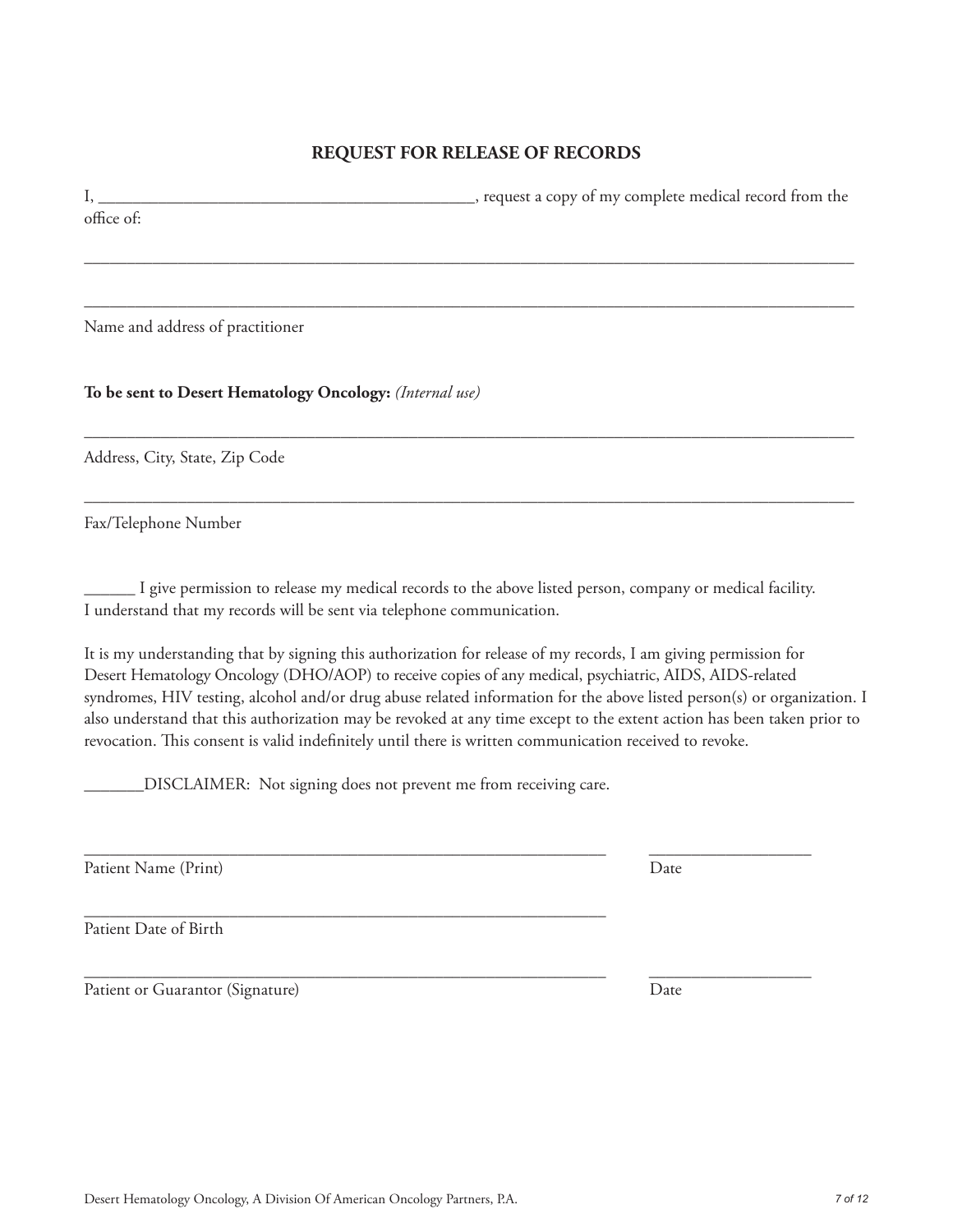#### **CONSENT TO DISCLOSE MEDICAL INFORMATION**

Please check one of the following:

**\_\_\_\_\_\_ I give permission to the employees of Desert Hematology Oncology (DHO/AOP), a division of American Oncology Partners, P.A. to disclose my Protected Health Information to me and the following individual(s):**

| Relation: ___________________ | Phone: |
|-------------------------------|--------|
|                               |        |
| Relation: ________________    |        |
|                               |        |
|                               | Phone: |

\_\_\_\_\_\_ I request that all my Protected Health Information be disclosed ONLY to me and no other **individual(s)**.

I understand that I may revoke or change this Consent at any time by filling out another Consent form to replace this one.

Patient Name (Print) Date

Patient or Guarantor (Signature)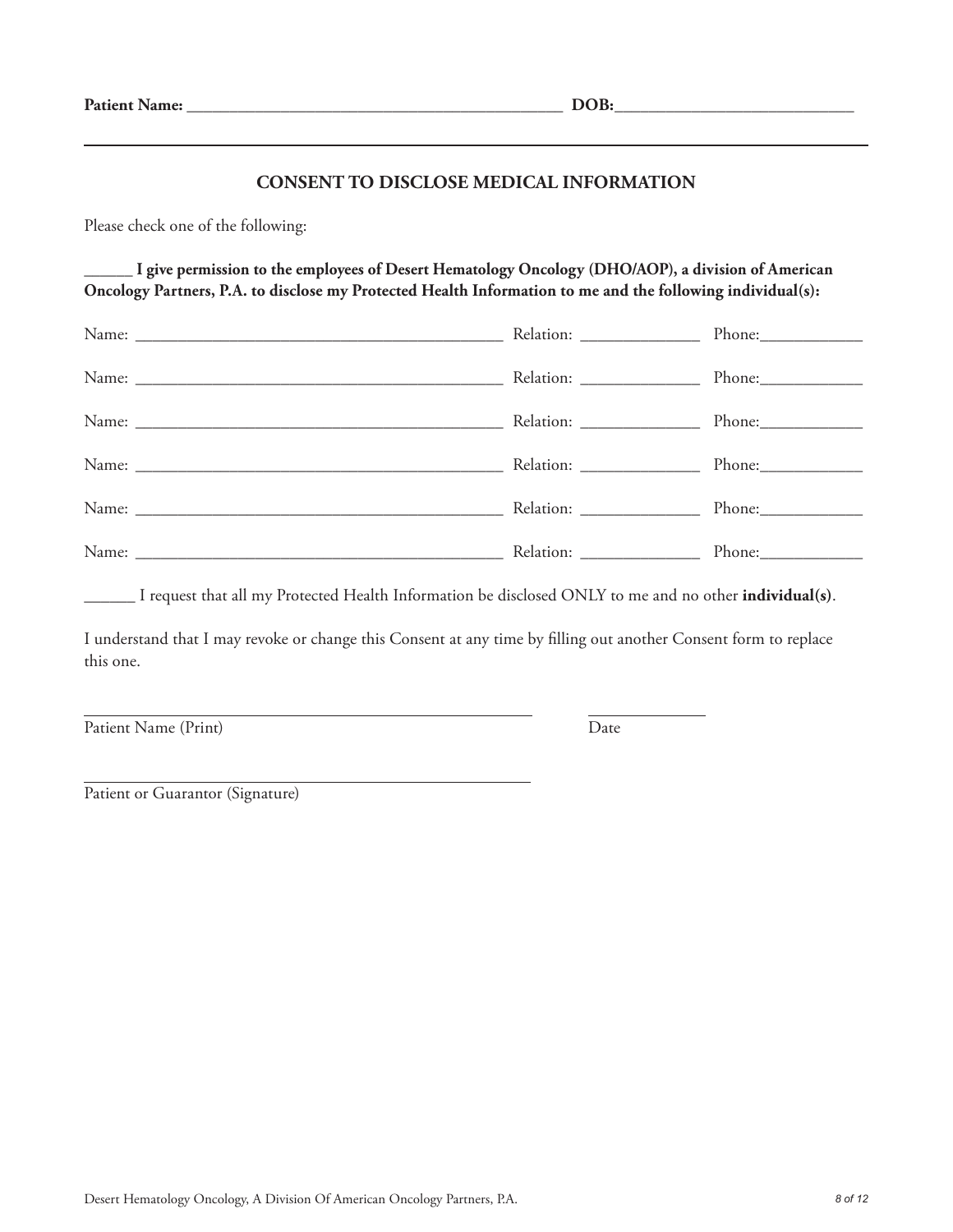#### **INSURANCE INFORMATION**

| Policy#/Group ID:                                          |  |
|------------------------------------------------------------|--|
|                                                            |  |
|                                                            |  |
| Does plan have prescription coverage? $\Box$ Yes $\Box$ No |  |
|                                                            |  |
|                                                            |  |
|                                                            |  |
|                                                            |  |
|                                                            |  |
|                                                            |  |
| Does plan have prescription coverage? $\Box$ Yes $\Box$ No |  |
|                                                            |  |
|                                                            |  |
|                                                            |  |
| $Policy\#/Bin\#$                                           |  |
|                                                            |  |

I certify that the information provided is accurate. I will notify Desert Hematology Oncology (DHO/AOP), a division of American Oncology Partners, P.A. of any changes as soon as they become available. I understand that it is my responsibility to update us of any changes to my insurance plan or I may be held liable for the full balance of my treatment.

\_\_\_\_\_\_\_\_\_\_\_\_\_\_\_\_\_\_\_\_\_\_\_\_\_\_\_\_\_\_\_\_\_\_\_\_\_\_\_\_\_\_\_\_\_\_\_\_\_\_\_\_\_\_\_\_\_\_\_\_\_\_\_ \_\_\_\_\_\_\_\_\_\_\_\_\_\_\_\_\_\_

Patient Name (Print) Date

Patient or Guarantor (Signature)

\_\_\_\_\_\_\_\_\_\_\_\_\_\_\_\_\_\_\_\_\_\_\_\_\_\_\_\_\_\_\_\_\_\_\_\_\_\_\_\_\_\_\_\_\_\_\_\_\_\_\_\_\_\_\_\_\_\_\_\_\_\_\_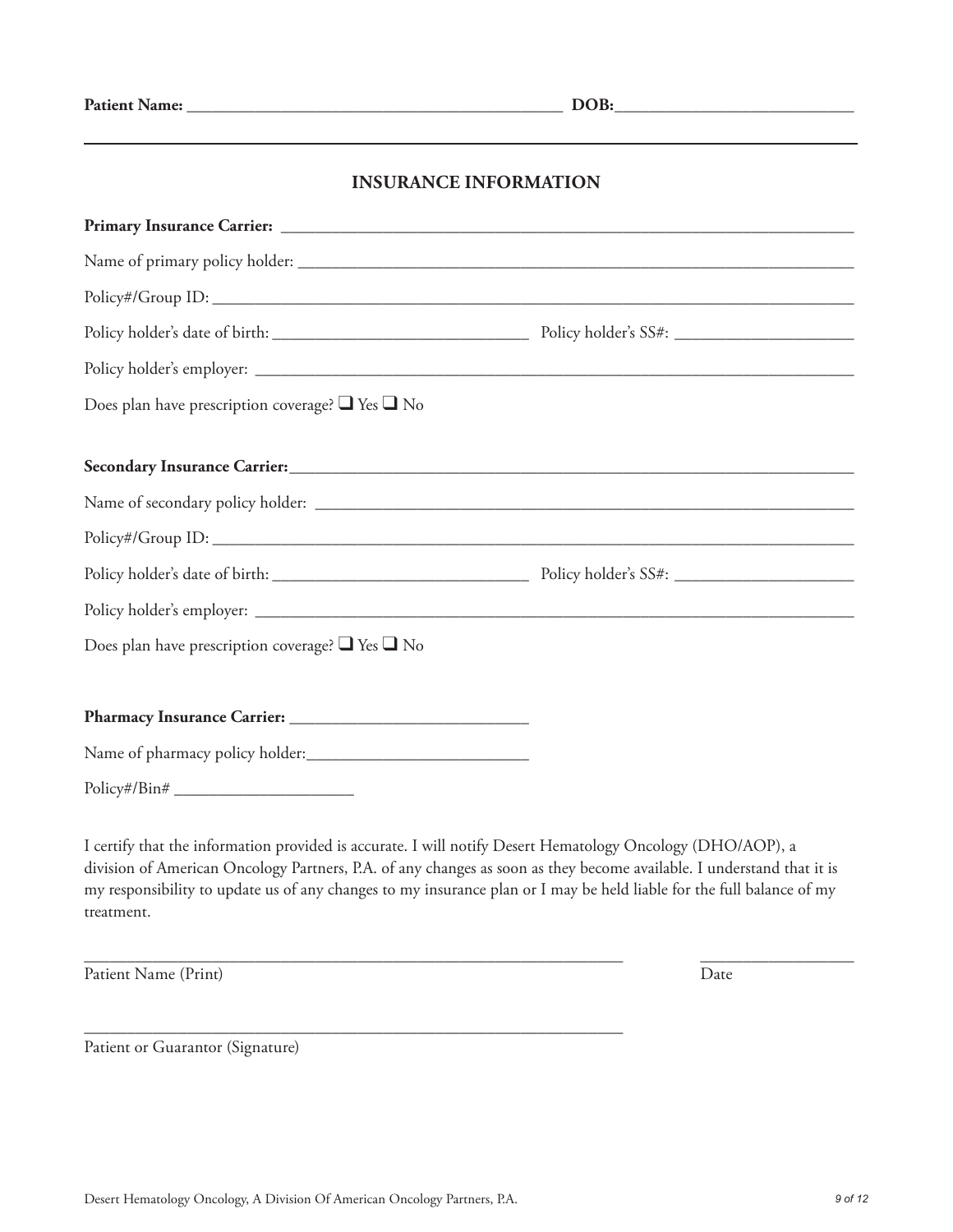Patient Name (Print) DOB

## Desert Hematology Oncology, A Division Of American Oncology Partners, P.A. *10 of 12*

#### **ACKNOWLEDGEMENT OF RECEIPT OF NOTICE OF PRIVACY PRACTICES**

By signing this form, you acknowledge that you have received or have been informed that you have the right to receive a copy of the Desert Hematology Oncology, a division of American Oncology Partners, P.A., (DHO/AOP) Notice of Privacy Practices.

This notice is available in hard copy by verbally requesting a copy at the front desk of any Desert Hematology Oncology, a division of American Oncology Partners, P.A., (DHO/AOP) facility or by submitting a request in writing to the corporate office at Desert Hematology Oncology, a division of American Oncology Partners, P.A., (DHO/ AOP), 3860 Colonial Blvd., Suite 100, Fort Myers, FL 33966.

You may also view and/or print a copy of the Notice of Privacy Practices by visiting **AONcology.com/policies/DHO\_NPP.pdf**

Date:

Patient (Signature) Date

| Patient or Guarantor (Signature) | Date |
|----------------------------------|------|
|                                  |      |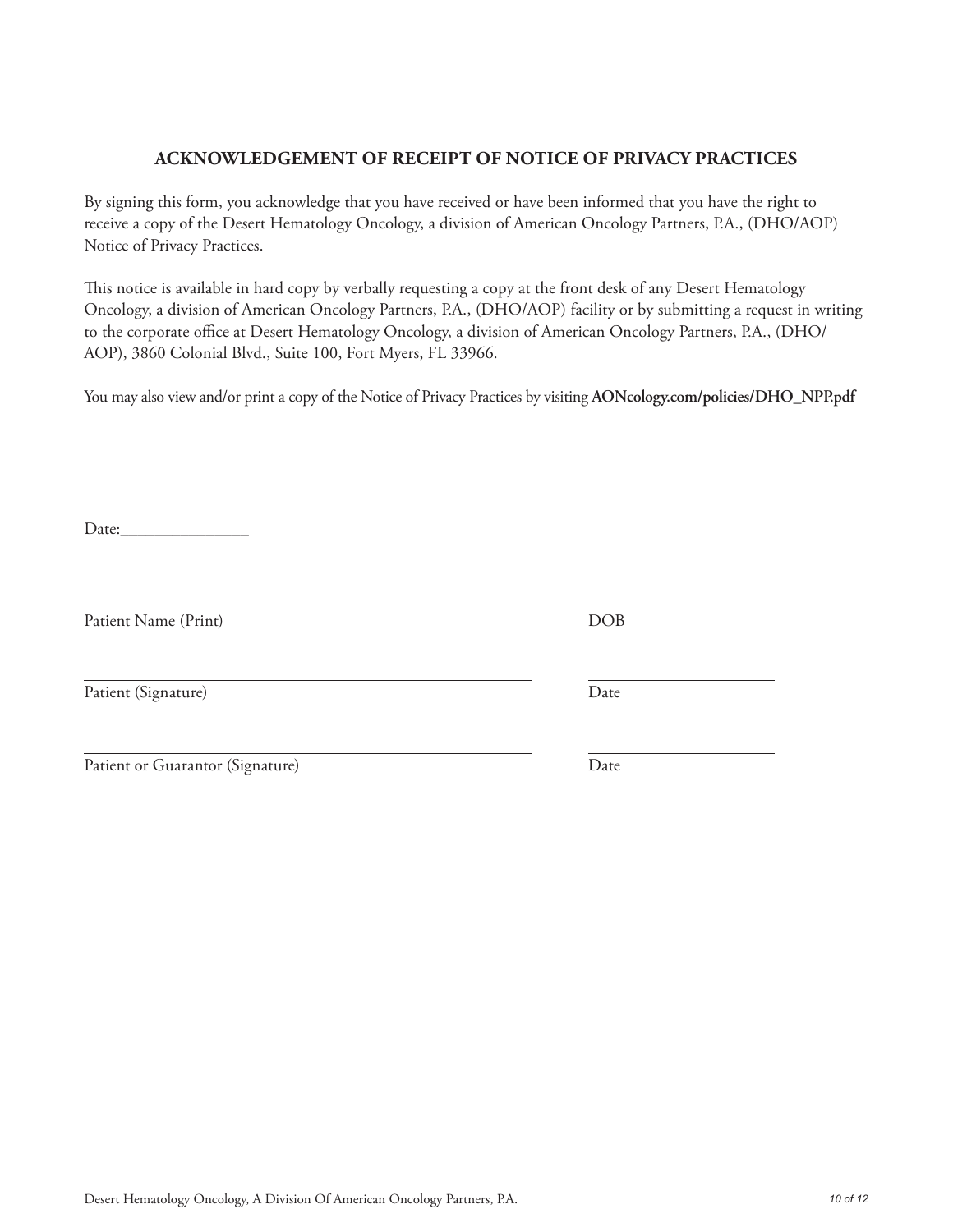# Desert Hematology Oncology, A Division Of American Oncology Partners, P.A. *11 of 12*

#### **ACKNOWLEDGMENT OF RECEIPT OF FINANCIAL POLICIES AGREEMENT**

By signing this form, you acknowledge that you have received or have been informed that you have the right to receive a copy of the Desert Hematology Oncology, a division of American Oncology Partners, P.A., (DHO/AOP) Financial Policies Agreement.

This notice is available in hard copy by verbally requesting a copy at the front desk of any Desert Hematology Oncology, a division of American Oncology Partners, P.A., (DHO/AOP) facility or by submitting a request in writing to the corporate office at Desert Hematology Oncology, a division of American Oncology Partners, P.A., (DHO/ AOP), 3860 Colonial Blvd., Suite 100, Fort Myers, FL 33966.

You may also view and/or print a copy of the Financial Policies Agreement by visiting **AONcology.com/policies/ DHO\_FPA.pdf**

Date:\_\_\_\_\_\_\_\_\_\_\_\_\_\_\_

Patient Name (Print) DOB

Patient (Signature) Date

Patient or Guarantor (Signature) Date